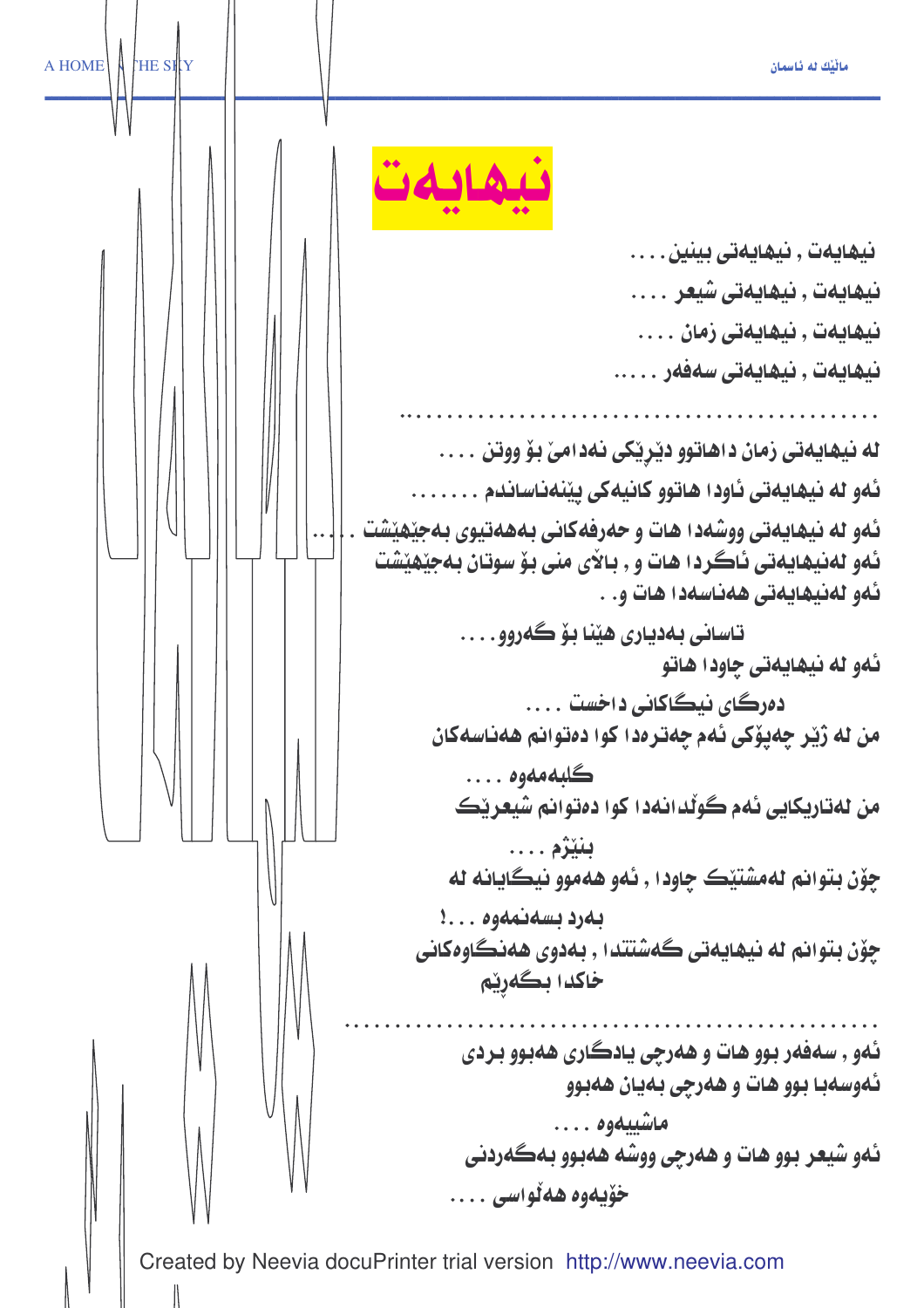Created by Neevia docuPrinter trial version <http://www.neevia.com> ئەو دەڧتەر بوو ھات و ,ھەرچى پەرِە ھەبوو دابخ*ست ....* ئەو پێنووس بوو ھات و ھەرچى مەرەكەب ھەبوو ھەڵيلووشى . . . . خهو مندانٌ بوو هات و ههموو يارييهكاني ايتسەندىنەوە . . . . **ئەو دەجال بوو ھات و ھەموو درۆكانى** پێچايەوە . . . . ئەو لەنيھايەتى دووكەڭدا ھات و ھەمووجڪەرەكانى كوژانلاموه .... من هەرگيز نەمتوانيوه بە نيھايەتى خۆم ئاشنابم كەچى لەنيھايەتى تۆدا ئەشك ئەنێژم . . . . من هەرگيز لەگەلْ ھەناسەيەكى خۆمدا نەدواوم كەچى لەنيھايەتى ھەناسەكانى تۆدا حەسرەت دەناسى . . . . من هیّشتر سهرهتای خوّمم نهنووسیبویهوه . . . . كەچى تۆ ھاتيتو نيھايەتت بۆ دەنووسيمەوە **شاخر کهی من بهسهر تاویدرهکانهوه نوستووم** ؟ قۆ دێيت و خەونەكانم دەتاسێنى شاخر من كهي دهتوانم لهگهلٌ زمويدا بجهنگم تۆ دێيت و حيكايەتى ووشكانى و سيحرى زەرياكانم بۆ دەكێڕێتەوە. . . . <mark>شاخركەي من لەگۆ</mark>ڕى قەدەر دێم. . . . كه تۆ دێيت . . . . . . . . . . . من قەدەر كوشتومى . . . . . . . . خۆزيا, بـهر له قهدەر له ناخى تۆدا منێڪ لهدايڪ دەبوو . . . .  $\ldots$  خۆزيا , له بەرامبەر بالأى تۆدا ئەلفێڪ دەبووم خۆزيا, له ئامێزی تۆد۱ بهساو ايی گەوره دەبووم ئٽستا من. . . نه حەرفێكم بنووسرێم , نه بالأيهكم بسوتێم . . . .

 

Created by Neevia docuPrinter trial version http://www.neevia.com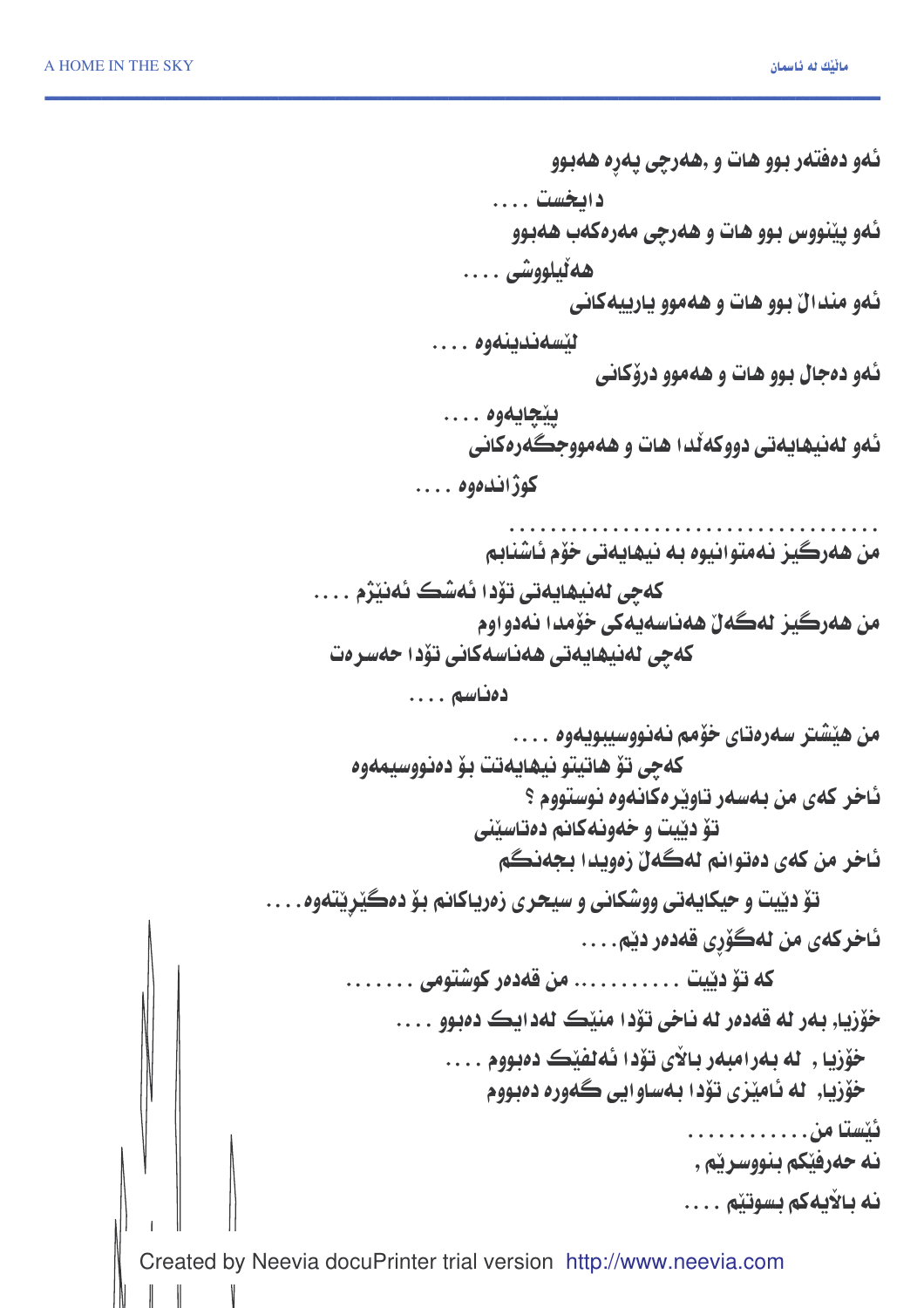نه ساوايهکم بگريهم . . . . نه مردوویهکم بنی٘ژریم <mark>.</mark> . . . . له ئامێزمد، گەورە بە ئەي فريشتە لەشيغرمدا خۆت بنوسەوە , بالە ناخمدا سەوزبى . . . . \_ئەي قەدەر ئێمگەڕێ ِ با ِ لەگەلْ گۆرانيەكانى باراندا سەڧەر كەم له ناخی ئاوازه کپهکانی خاکدا مهحوببمهوه . . . . . . . . . . ِ ئەي عەشق ئ**ي**ْمگەرِێ بـا لەگەلْ خەمبارى دوكەڭى جگەرەيەكا ھێورببمەوە . . . . \_ئەي سوڭتان لێمگەڕێ من ههرگيز نه بهسهره تاي نيهايهتدا دهگهم و نه به نيهايهتى نيهايهتيشدا دەتوانم بگەرِيْم . . . . -ئەي قەدەر بۆ تەنھا جار<u>ي</u>ْكيش  $\ldots$  مەرەتايەكم بۆ نيشان كە $\ldots$ ئەي فەلەك بۆ تەنھا ساتێكيش حەرفێكم لەگەڵدا بڵێ ئەي عەشق بۆ تەنھا چركەيەك . . . . به لێومکانی مەسیح گۆرانی پێکەوە گريدانی  $\dots$  سەرەتاو نيھايەتى نيھايەتم لەگەڵدا بلىٰ با سەرەتاي من سەرەتاي نيھايەت و نيھايەتى ئەو نيھايەتى من بىّ له نيهايهتي بينيندا نيگايهكم دەوێ بۆ ئەبەد ئهو لهکۆتایی میّژودا هات و رِهشایی لاپهرِهکانی بۆ سپی کردمهوه . . . "!WR-( ئەو نەفەس بوو ھاتو ھەموو چوارينەكانى خيامى لەتەكەدا نۆ*شى* ئەو لەيلا بوو ھاتو شەوەكانى مەجنونى بەسەرەتاي رۆژەكانم ئاشناكردەوە